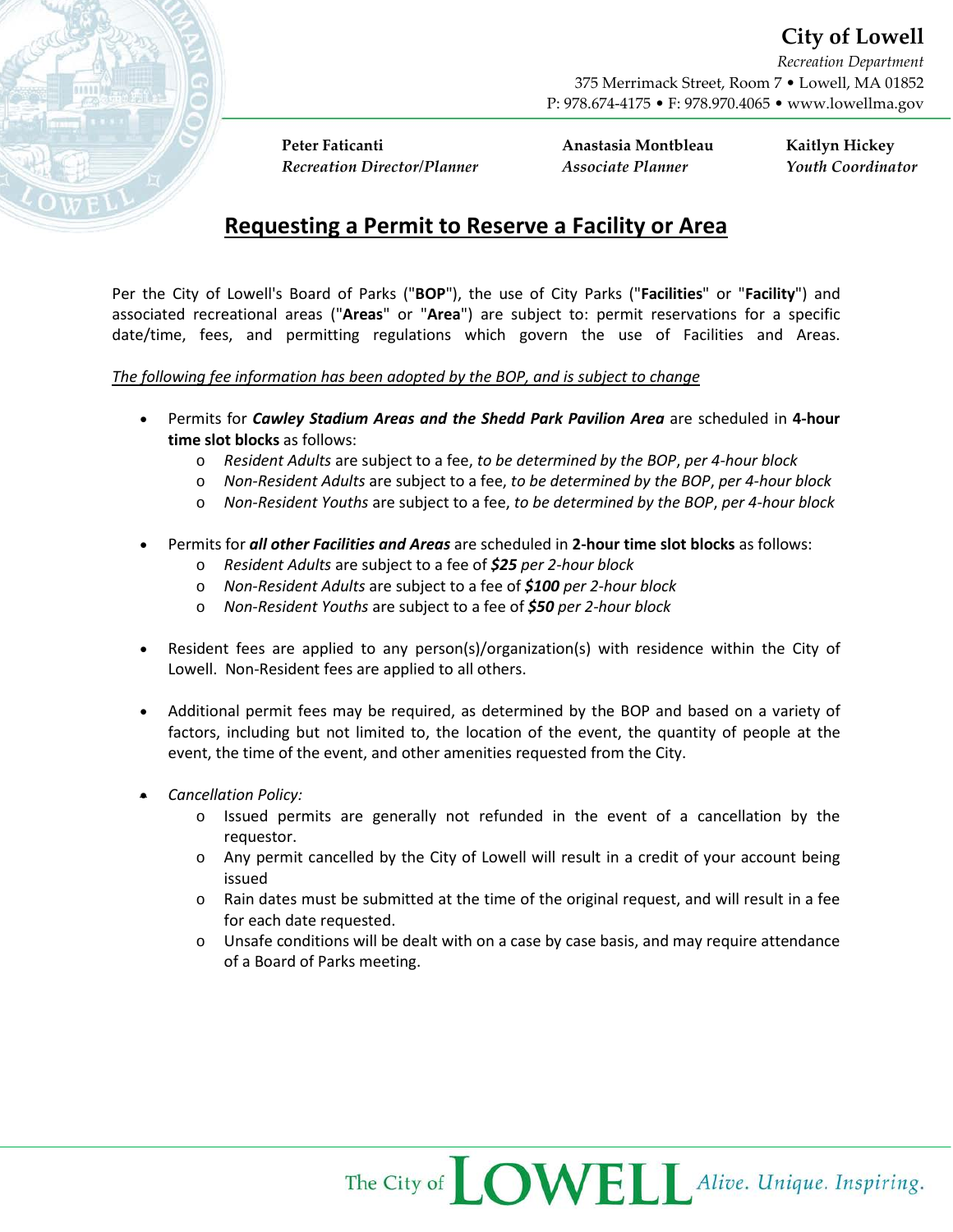## *Procedures for requesting a Permit to reserve a Facility or Area are described below*

- All requests are processed in the order in which they are received, subject to the following:
	- o Not all Facilities or Areas are available for reservation, and not all dates/times may be available.
	- o All Lowell High School extra-curricular programs receive first priority to Facilities and Areas for practice and games.
	- o If a Resident and Non-Resident submit a reservation request for a Facility or Area simultaneously, Residents will receive preference.
- All organizations or households must have an online account established on the MyRec system at [http://lowellrec.com.](http://lowellrec.com/)
	- o The MyRec account is free, and is designed to help track, manage, and expedite your request(s).
	- o All Area Permit requests are tied to your online account.
- Permit requests to reserve a Facility or Area must be made online at [www.lowellrec.com.](http://www.lowellrec.com/)
- Permit requests through [www.lowellrec.com](http://www.lowellrec.com/) will be reviewed by the appropriate permitting authority to help you identify whether or not your request needs to be forwarded to the BOP for additional review and approval.
	- $\circ$  The BOP often reviews requests to use an Area by organized groups, as well as requests to use an Area for a non-intended use (e.g., playing Ultimate Frisbee in a Little League field).
	- $\circ$  If your request needs to be forwarded to the BOP for review and approval, you will be required to attend the BOP meeting. Failure to have representation at the BOP meeting will result in the request being denied by the Board.
	- o The BOP meets the last Wednesday of every month. November and December meetings are often cancelled by the BOP, so please plan accordingly.
	- $\circ$  Unless otherwise noted on the City of Lowell website [\(www.lowellma.gov\)](http://www.lowellma.gov/) the deadline to place your request to reserve an Area onto the BOP Agenda is 5:00PM on the Wednesday prior to their meeting.
- The BOP will help guide you through any additional requirements you may need to comply with in order to ensure a successful event.
	- o Depending on the event, you may be required to:
		- Request additional permits from other City Departments (e.g., License Commission, Special Events, etc.).
		- Establish a Police Detail or a Trash Bond, cover Custodial Fees or Electrician Fees.
	- o These requirements are reviewed on a case-by-case basis, and depend on a variety of event factors.
- When submitting a request, please be specific and only request the dates and times that you will definitely use.